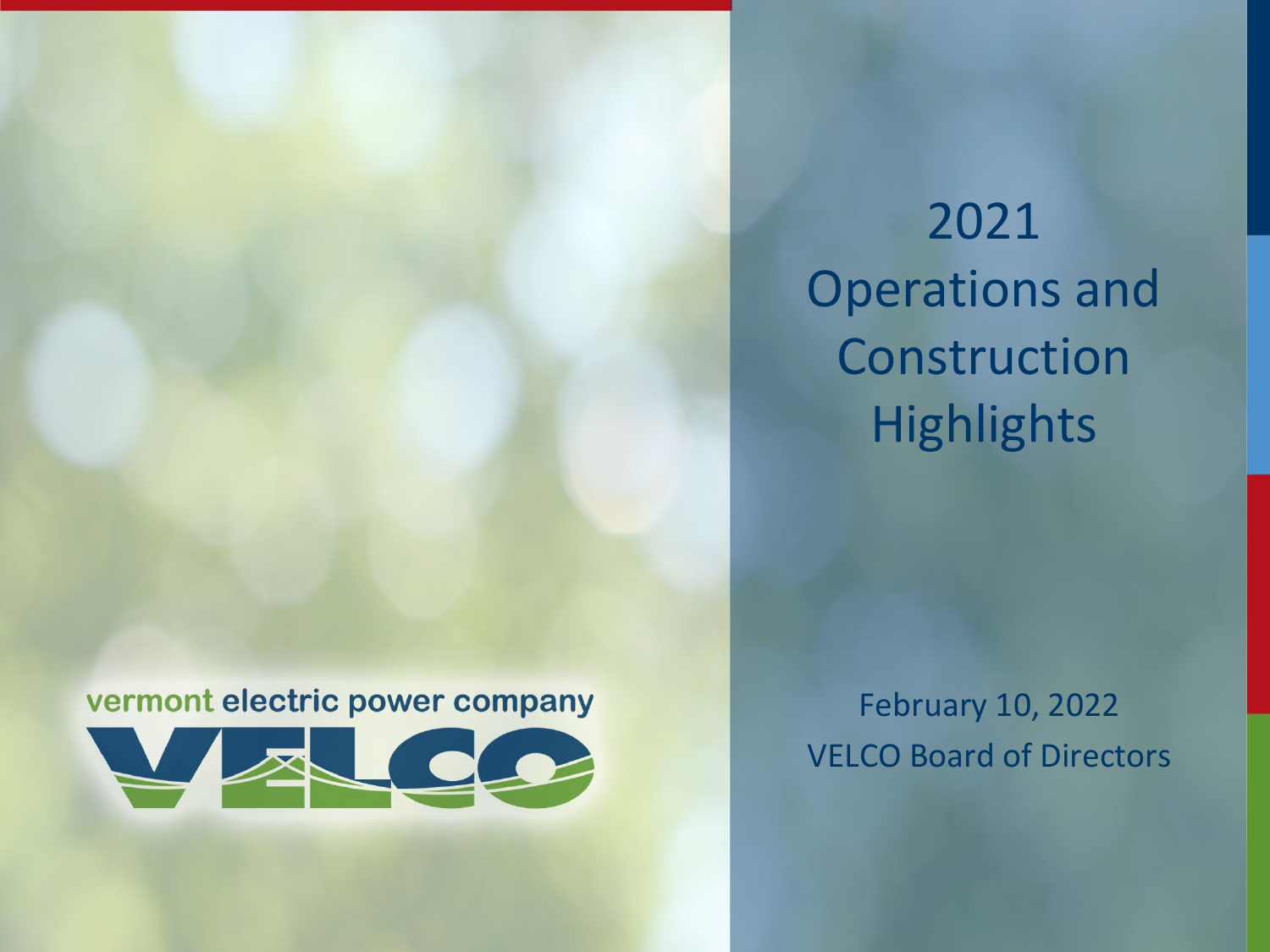## 2021 Operations and construction highlights

- Safety performance and initiatives
	- Accidents and security
	- KPI review
	- Safety and health
- System performance
- Operations
- EMS
- North American Electric Reliability Corporation (NERC) compliance
- Maintenance
- Capital project program
	- Substation Condition Assessment Program (SCAP)
	- Transmission Line Refurbishment Program (TLR)
	- Other capital work
- Engineering
- System planning

Chris Root reflections on the last 8 years

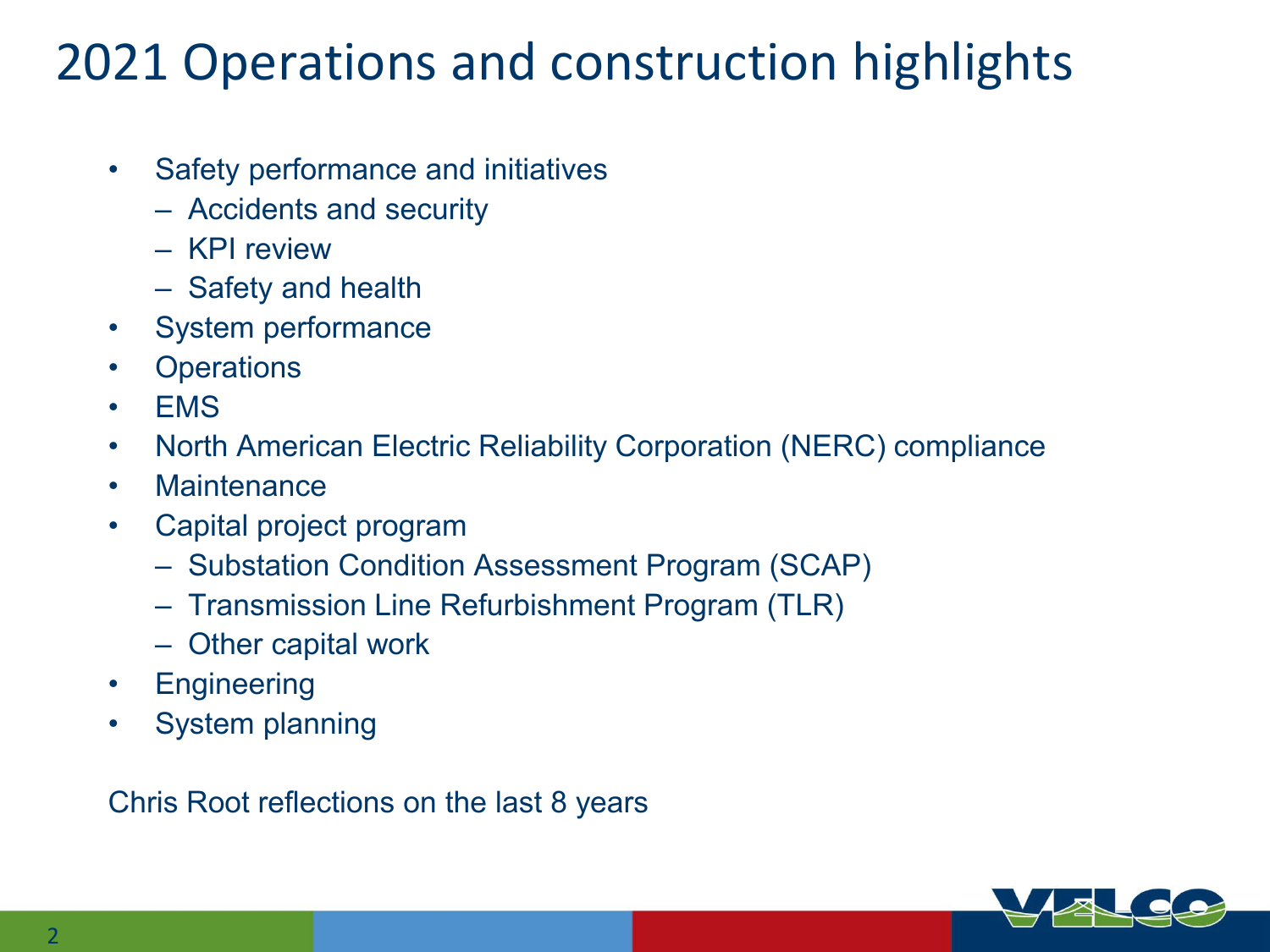## Safety: accidents and security

### **Accidents**

- **One** employee lost-time injury in 2021 due to an ergonomic lifting injury
	- Two lost-time accidents in the past seven years
- **One** at-fault vehicle incident in 2021, no injuries and minor damage to thirdparty vehicle

### **Security**

- Physical security Initiatives
	- Installed perimeter fencing and gated access at Pinnacle campus
	- Additional physical security measures implemented at Substations including camera surveillance, fence detection, SCADA controlled, and badge access for controls buildings
	- 24/7 Security staffing with ongoing performance initiatives and updates to our Security Officer Procedures

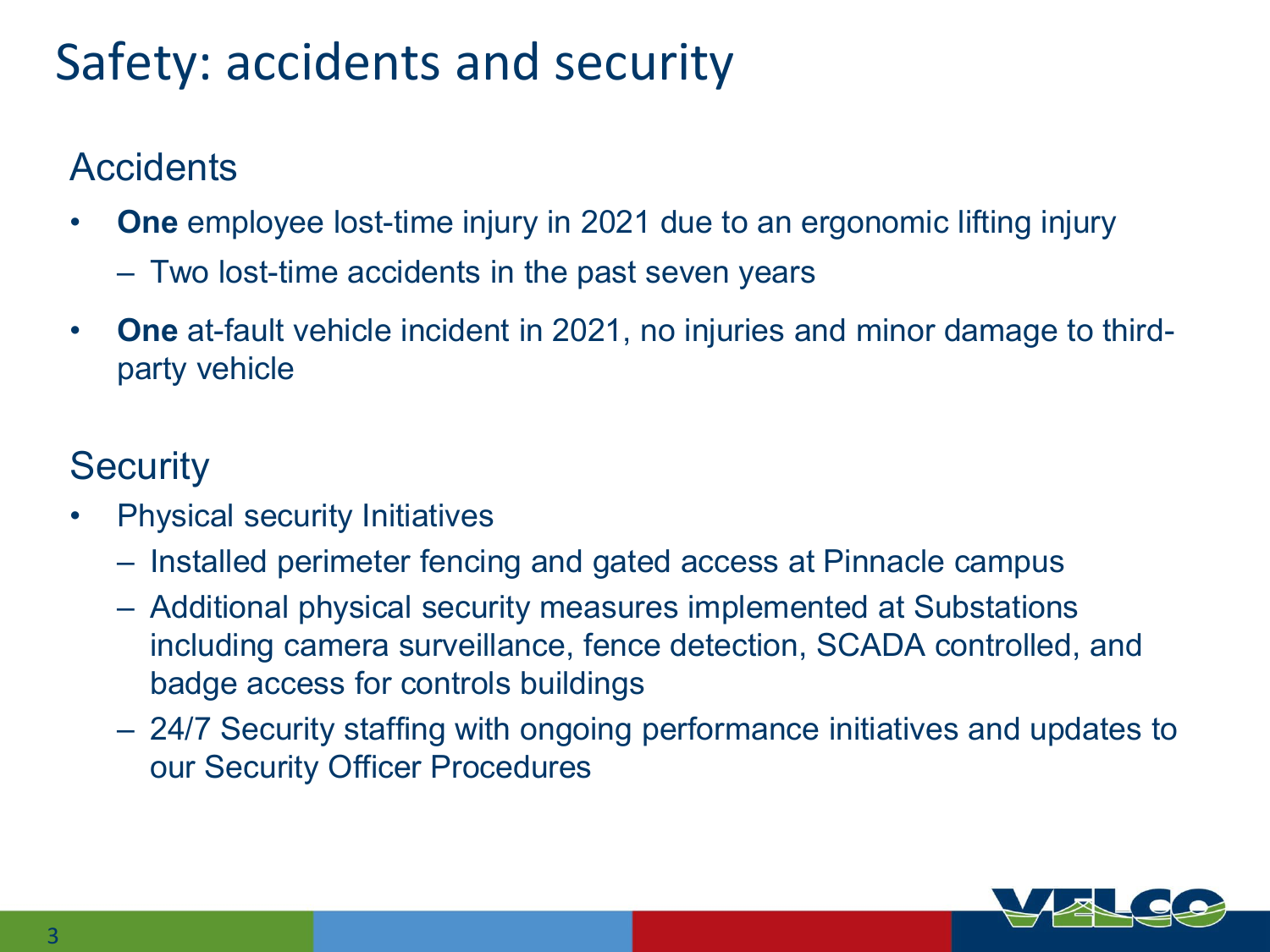# Safety KPI: OSHA recordable injuries and illnesses

|                                                             | 2021                                             | 2020                                                      | 2019                             | 2018                            |
|-------------------------------------------------------------|--------------------------------------------------|-----------------------------------------------------------|----------------------------------|---------------------------------|
| Cases with days<br>away from work /<br># of days away       | 1<br>(7 days away)                               | $\overline{0}$                                            | 1<br>(26 days away)              | $\overline{0}$                  |
| Cases with days of<br>job transfer or<br>restriction        | $\overline{0}$                                   | $\overline{0}$                                            | $\overline{0}$                   | 0                               |
| <b>Other Recordable</b><br>Cases                            | $\overline{1}$                                   |                                                           | $\overline{0}$                   |                                 |
| <b>Total Recordable</b><br>Incident Rate (TRIR)             | 1.3                                              | 0.68<br>$(300, 408$ labor hours) $(294, 029$ labor hours) | 0.66<br>$(303, 462$ labor hours) | 0.65<br>$(307,549$ labor hours) |
| Days Away<br><b>Restrictions or</b><br>Transfers (DART)     | 0.7                                              | $\overline{0}$                                            | 0.66                             | $\overline{0}$                  |
| <b>BLS Data for Electric</b><br><b>Transmission Utility</b> | Bureau of Labor<br><b>Statistics calculating</b> | TRIR = $1.7$<br>$DATA = 1.1$                              | $TRIR = 2.3$<br>$DATA = 1.1$     | $TRIR = 2.1$<br>$DATA = 1.2$    |

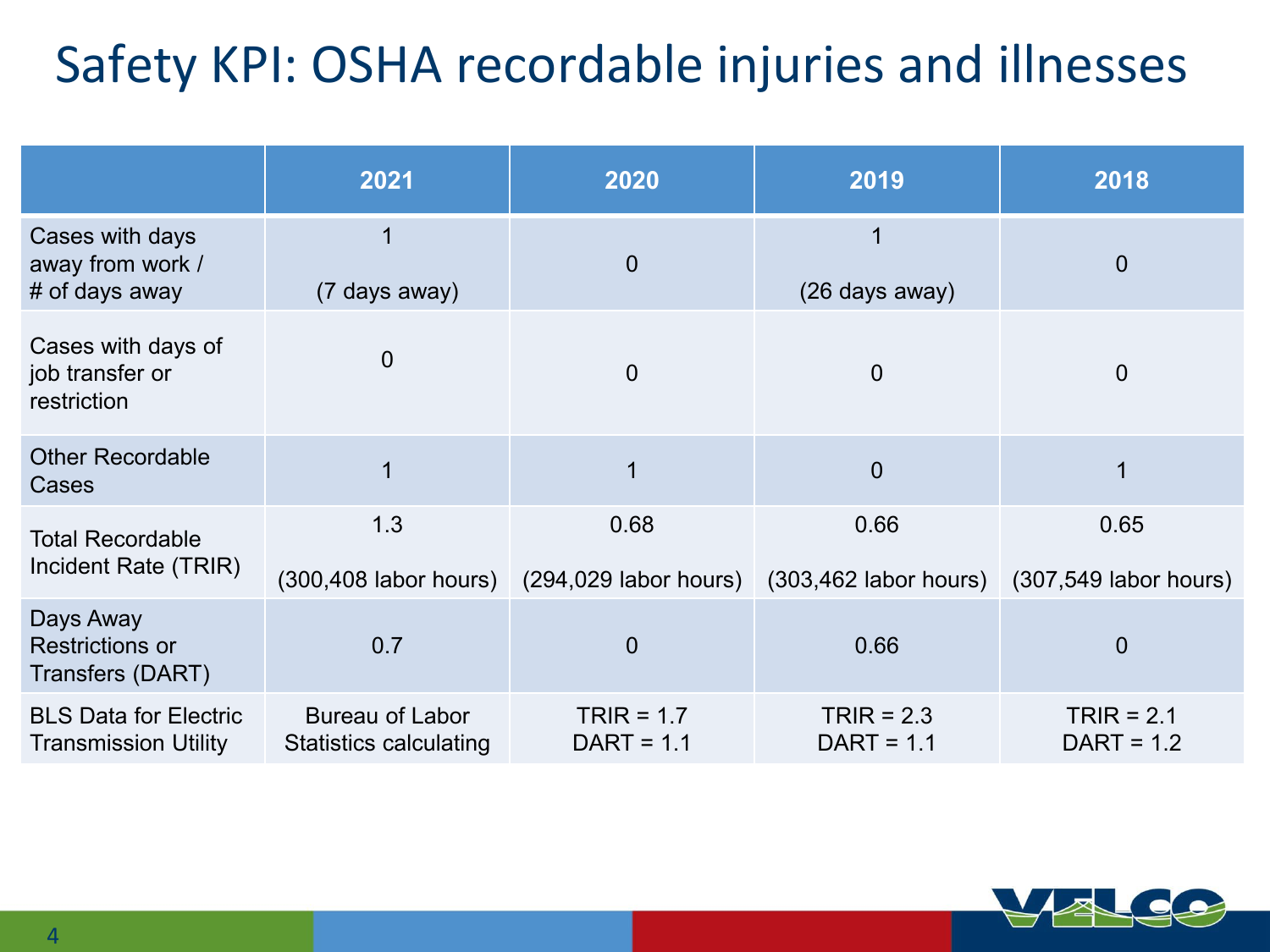## Safety and health

### Learning Opportunity process advancements

• Multi-disciplinary team reviewed internal and industry Learning Opportunities monthly, supported communication through frontline supervisors, and monthly Safety meetings. Result: 33 safety-related Learning Opportunities reported

### Training program enhancements

- All new hires attended Skid School Driving Class
- All employees completed annual safe driving awareness training
- Annual Expert Safety Training week held for all employees
- Safety manual reviewed and updated with employee review, new safety manuals issued

### COVID-19 protocols

• Collaborative effort to advance company-wide health and safety policies and guidance to minimize impacts from COVID-19 in order to maintain business continuity and maintain a healthy and safe workplace. Result: Zero work-related COVID-19 exposures

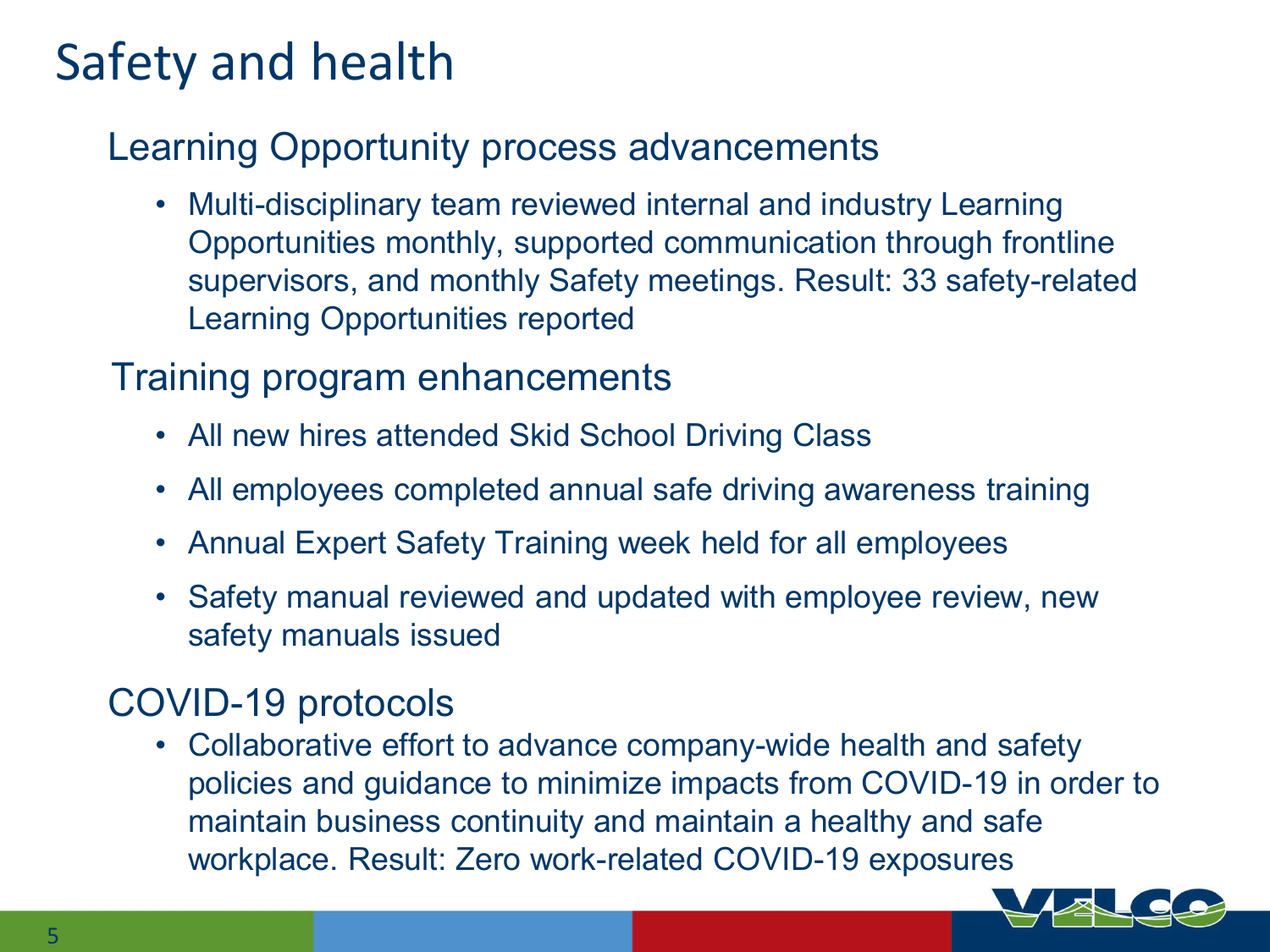# System performance

VELCO System Average Interruption Duration Index (SAIDI) and Sustained Forced Outage (SFO) five-year KPI performance

| 2021 Results |                      |  |  |
|--------------|----------------------|--|--|
| <b>KPI</b>   | <b>Result</b>        |  |  |
| <b>SAIDI</b> | <b>Distinguished</b> |  |  |
| <b>SFO</b>   | Target               |  |  |



- SAIDI: sustained distribution customer outages caused by transmission lasting longer than five minutes
- SFO: forced transmission line outages equal to or greater than five minutes in duration

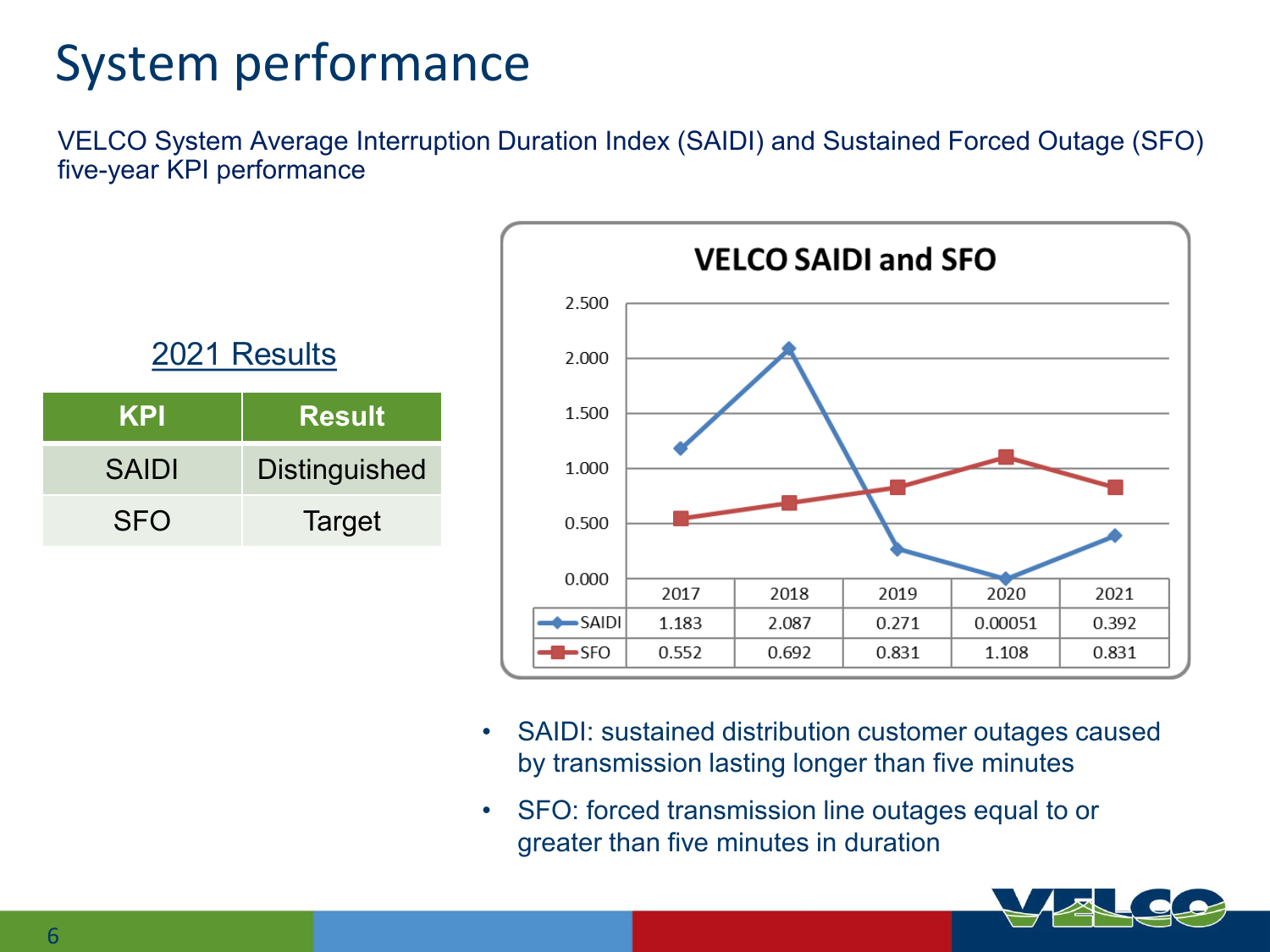# **Operations**

People

- Welcomed Arriane Conde, new Associate Operations Engineer
- Welcoming Brian DallaCosta and Nate Aberle, Operator Trainees
- Succession planning for 2022 retirement of Control Room **Supervisor**

- Successful GridEx VI exercise, by many reports the "best one yet!"
- Main Control Center renovation including transforming the Training Room for operators' use
- Remote training and testing abilities advanced and implemented for:
	- Refresher switching and tagging
	- VDU Operator participation for periodic training
- Outage coordination created 1,108 maintenance applications
- Significant project support: Sandbar and Irasburg substations, Training Room and Main Control Center renovations
- Operations Engineers reviewed and/or revised:
	- 130 VELCO Operating documents
	- 179 ISO NE Operating documents

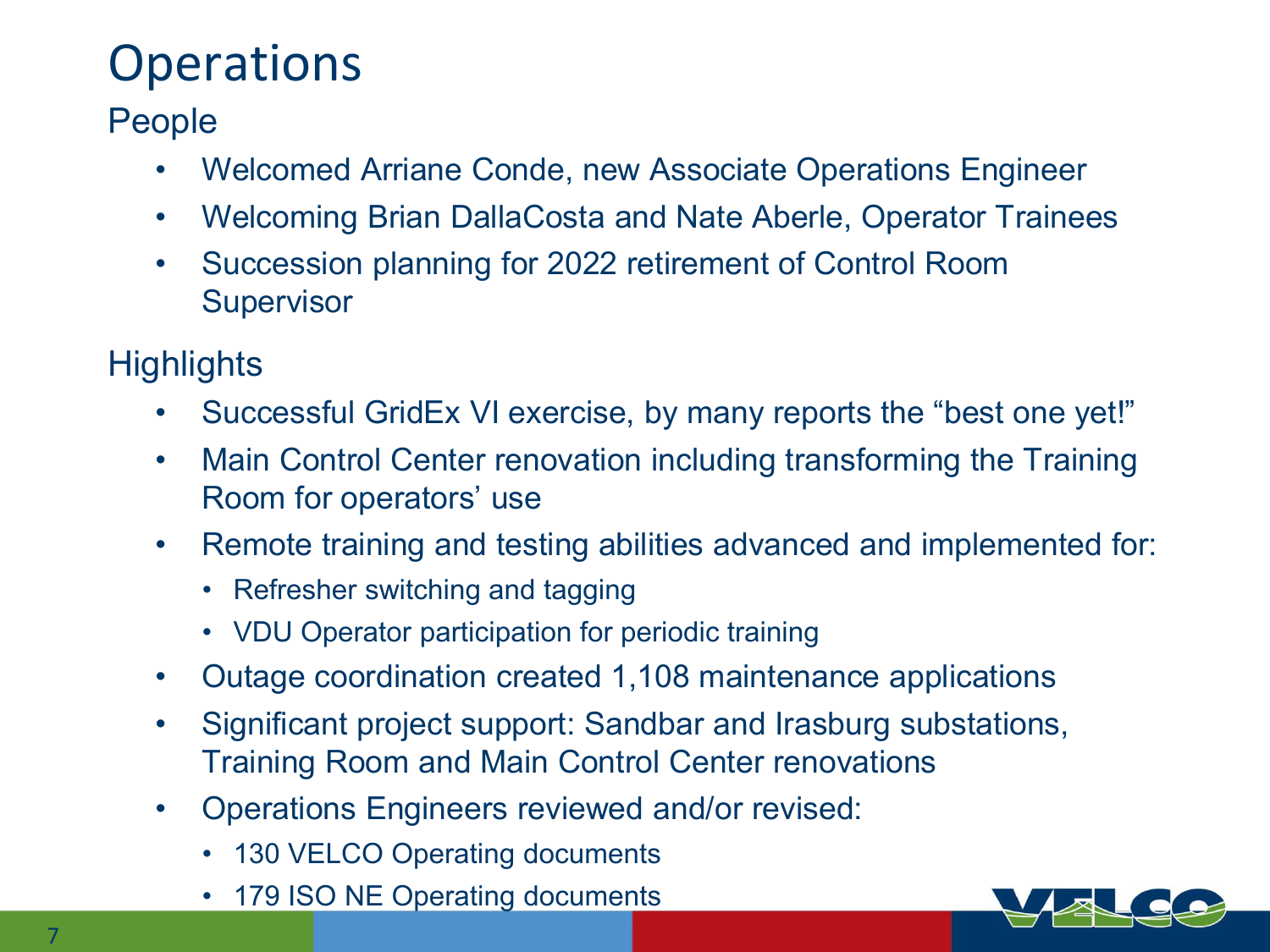## EMS

People

• Welcomed Isaac Nichols, EMS Associate Engineer

- Operations Training Simulator supporting System Restoration and scenario specific operator training and used extensively in support of GridEx as coordinated with each New England Control Center
- Support of several PI Community Agreement initiatives, allowing nonoperating data to be accessed and alarmed
- Significant project support requiring remote terminal unit point revisions; several iterations for SCAP Sandbar and Irasburg projects
- Excellent SCADA and EMS performance

| <b>Process</b>                                         | <b>2021 Uptime %</b> |
|--------------------------------------------------------|----------------------|
| <b>SCADA</b>                                           | 99.97                |
| <b>Real-Time</b><br>Contingency<br>Analysis<br>Program | 99.98                |

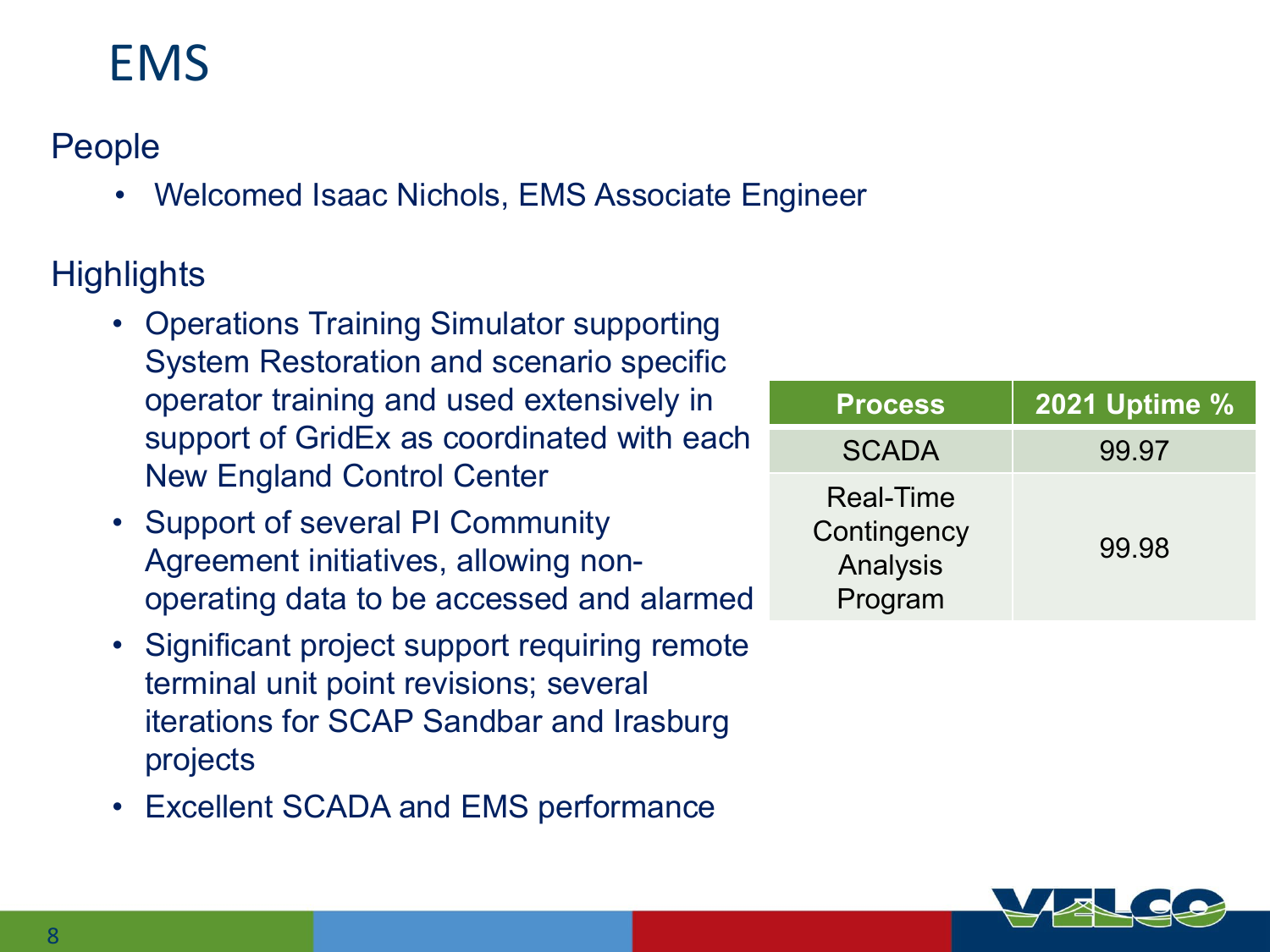## **Compliance**

#### People

- Promoted Randy Buswell to Compliance Manager
- Welcomed Dan Kopin, Compliance Analyst

- NERC/NPCC Audit results: no non-compliance findings, twenty-three recommendations, thirteen positive observations
- CIP-002 program review
	- 120 devices will be reclassified from medium to low
	- Relieve monthly and annual compliance work to Engineering and Security
- Compliance department process mapping updated
- Risk assessments and linkages to NERC compliance with select departments: Engineering, Operations, Planning, IT, Vegetation
- Compliance minimums as evidence and fact-based focus moving forward to identify separate from business best practices
- Transitioning to annual risks, standard reviews, testing of evidence and controls, to flatten compliance work curve

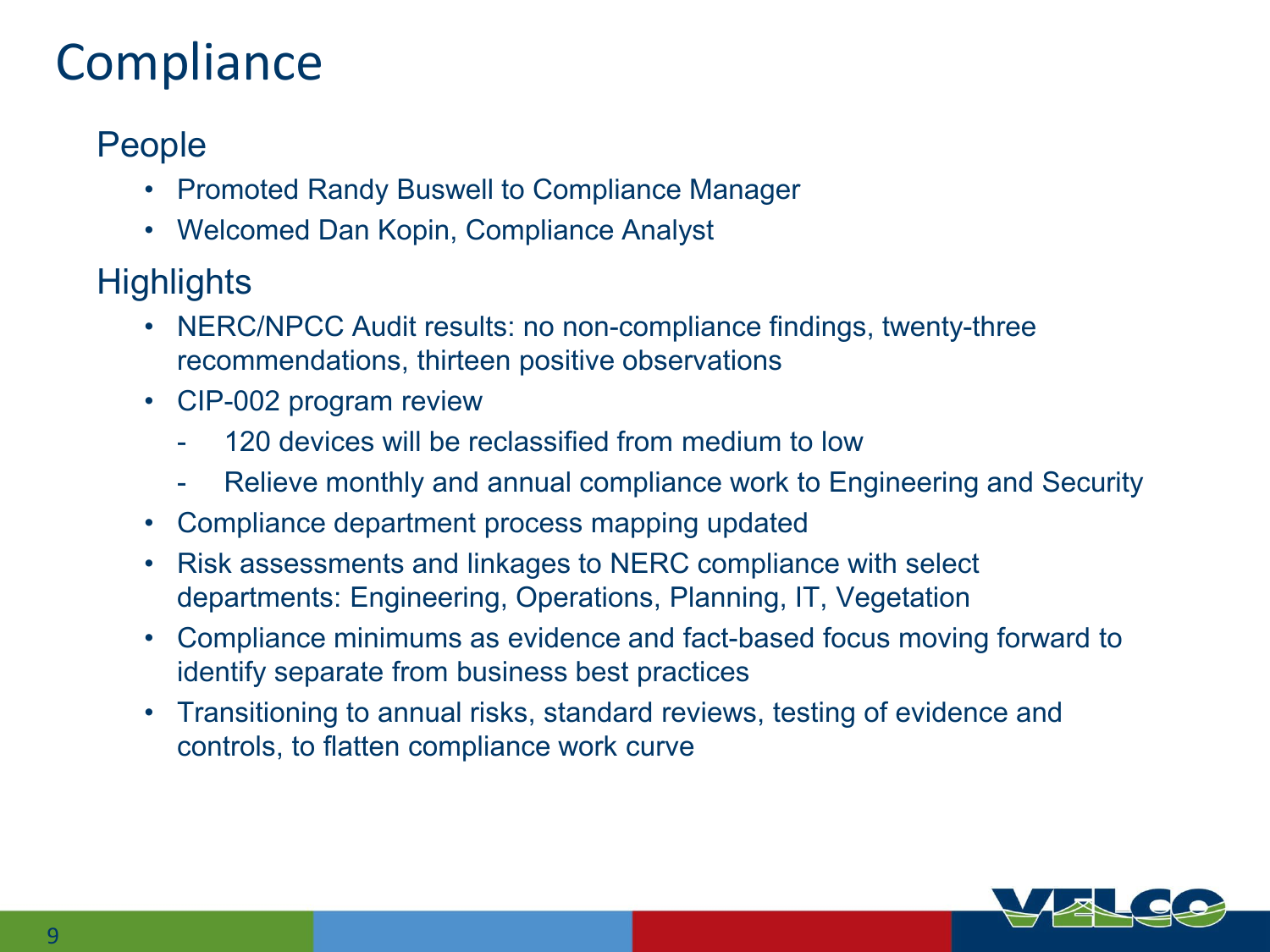### Maintenance

- Performed mandatory system maintenance and responded to emergent repairs and alarms
- Responded, moved spare, and repaired failed phase shifting transformer (PST) at Sandbar substation
- Installed remote monitoring equipment in substations
- Developed a plan for purchase of GlobalFoundries transmission assets and completed condition assessments and improvement plans
- Managed vegetation on 2,681 right-of-way acres; removed 2,848 danger trees, including preemptively removed 1,575 ash trees due to Emerald Ash Borer (EAB) infestation
- Continuing to monitor advancement of EAB statewide and adjust response strategies with Vermont utilities and state agencies
- Re-accredited by Right-of-Way Stewardship Council, one of only seven utilities nationally

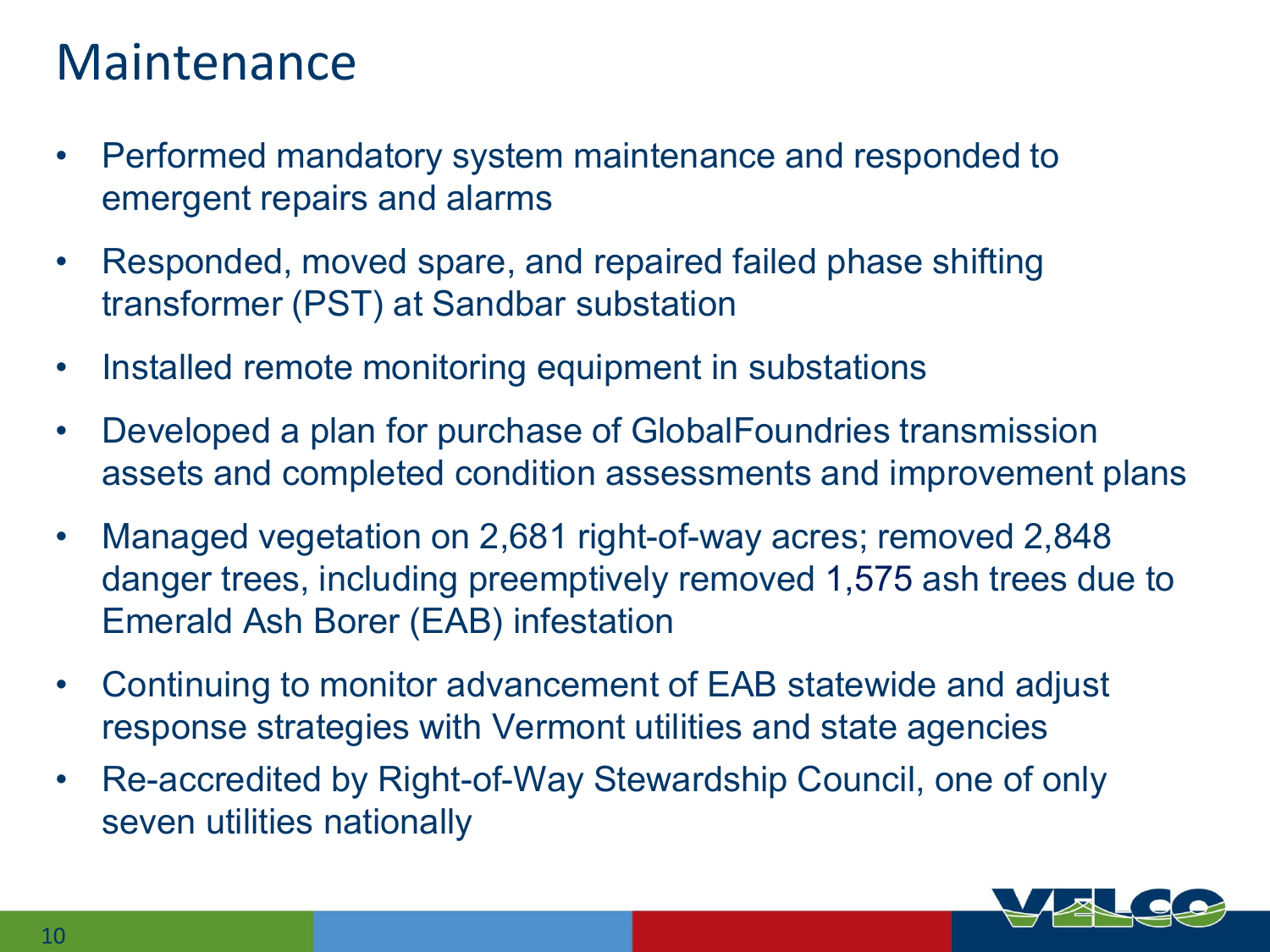# Capital project program

### Financial/schedule performance

- Met 2021 capital budget performance goals: \$84.9M against Board-approved budget of \$89M
- Achieved 2021 capital construction milestones despite significant adjustments to the Transmission Line Replacement (TLR) work plan impacted by PST failure
- Managed increasing project costs and material delays due to pandemicrelated supply chain issues

### Capital project program improvements

- Leveraged scenario planning tools to assess impact to planned work due to PST failure
- Incorporated procurement actions into work management process to monitor and respond to supply chain issues
- Secured new engagement to construct access and provide mats for GMP transmission project

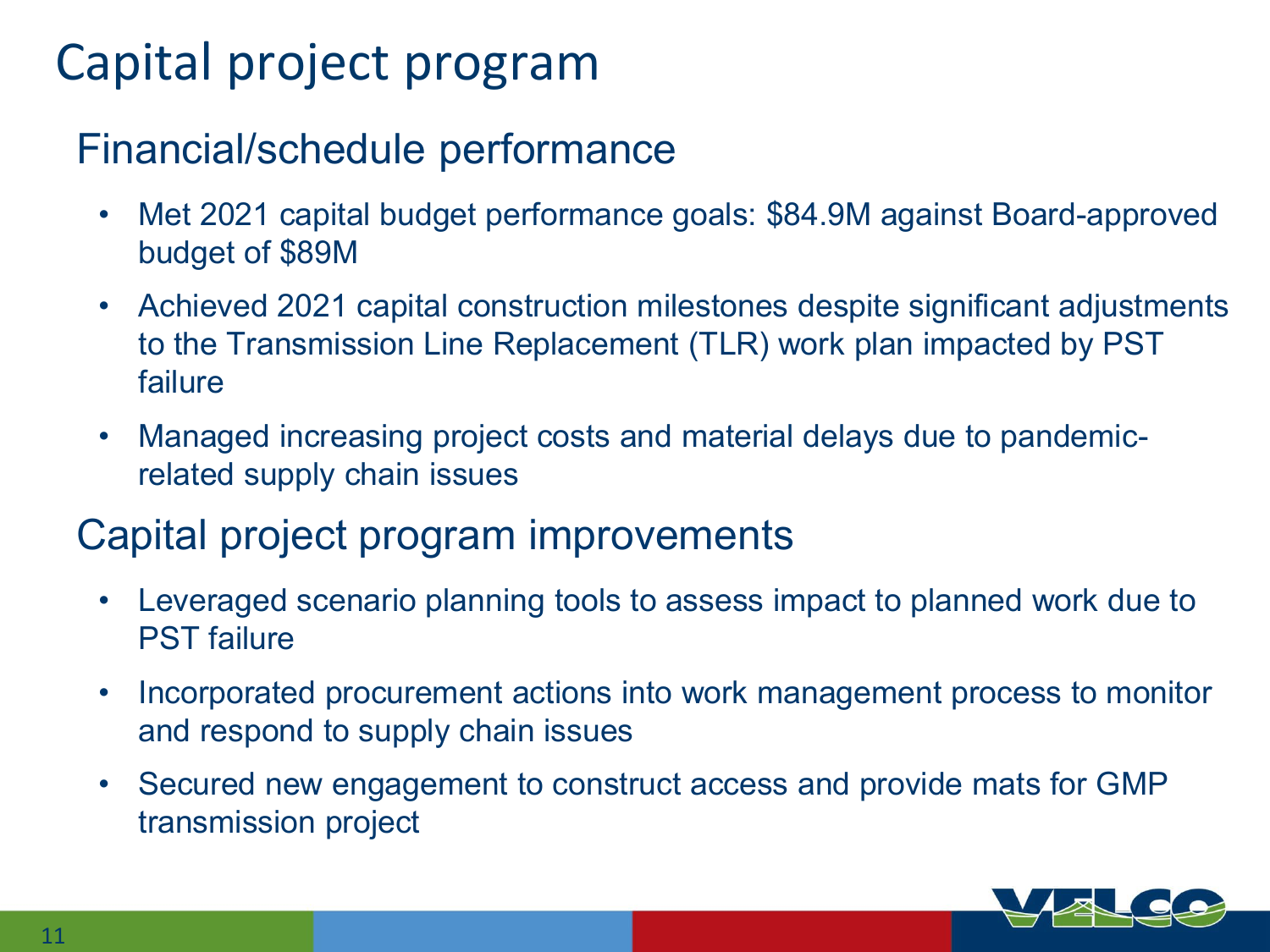## Substation Condition Assessment Program



- SCAP program accounted for about 12% of 2021 capital spend
- Met construction and commissioning goals at Sandbar and Irasburg Substations using VELCO crews
- Prepared and filed Certificate of Public Good petitions for the North Rutland and Florence Substation projects

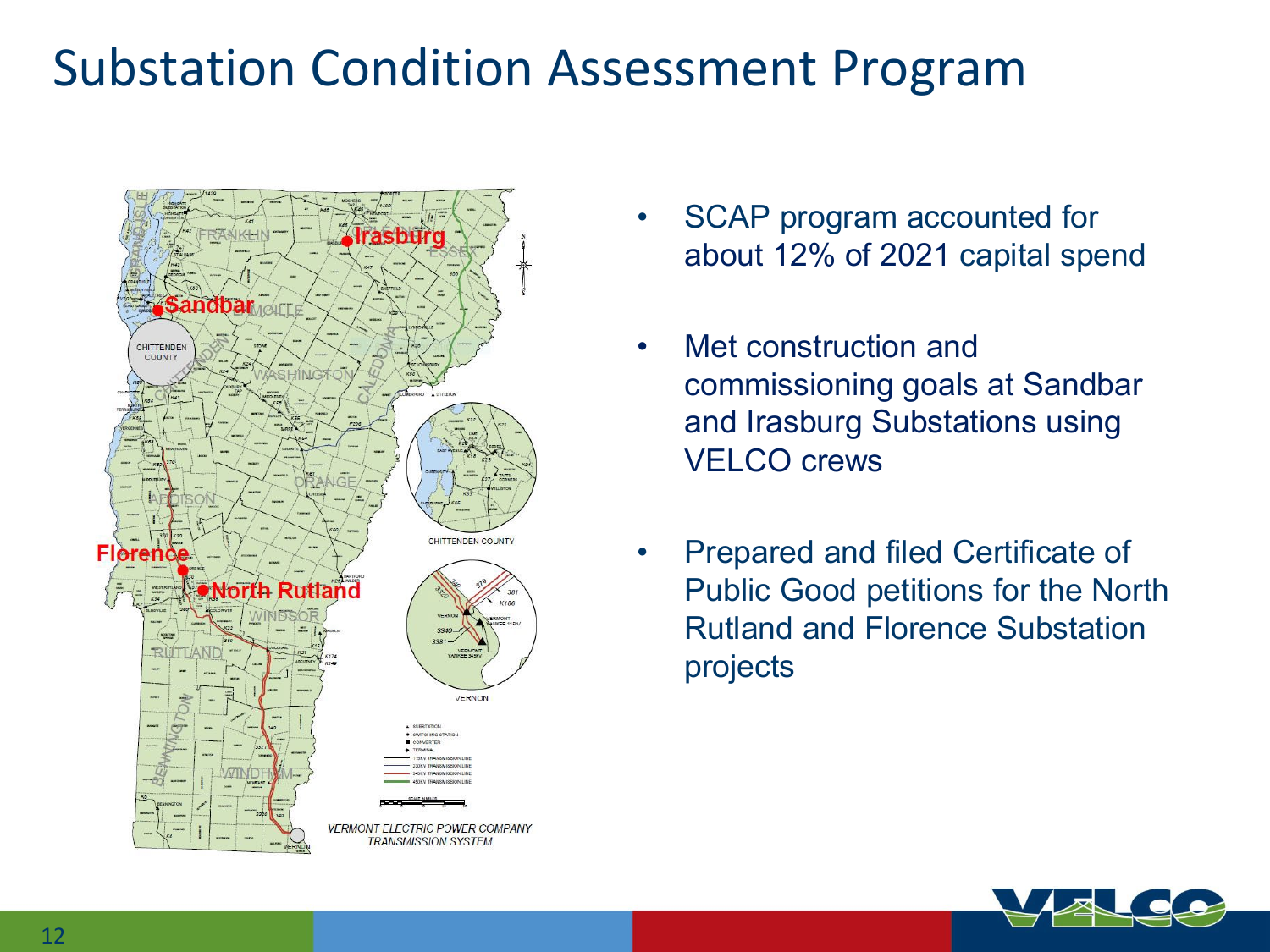## Transmission Line Refurbishment program

Transmission Line Refurbishment Program (TLR) is the major line maintenance program, about 38% of 2021 capital spend

- Replaced 256 inadequate transmission structures
- Leveraged VELCO line workers
- Performed energized line work on 58% of structures minimizing system and generation impacts
- Transitioned to replacing existing wood structures with steel structures
	- Developed strategy to utilize wood pole inventory
- Moved over 18,000 mats to support equipment access for TLR
- Incorporated K42 (Highgate Georgia) rebuild into program of work planned for 2024-2025

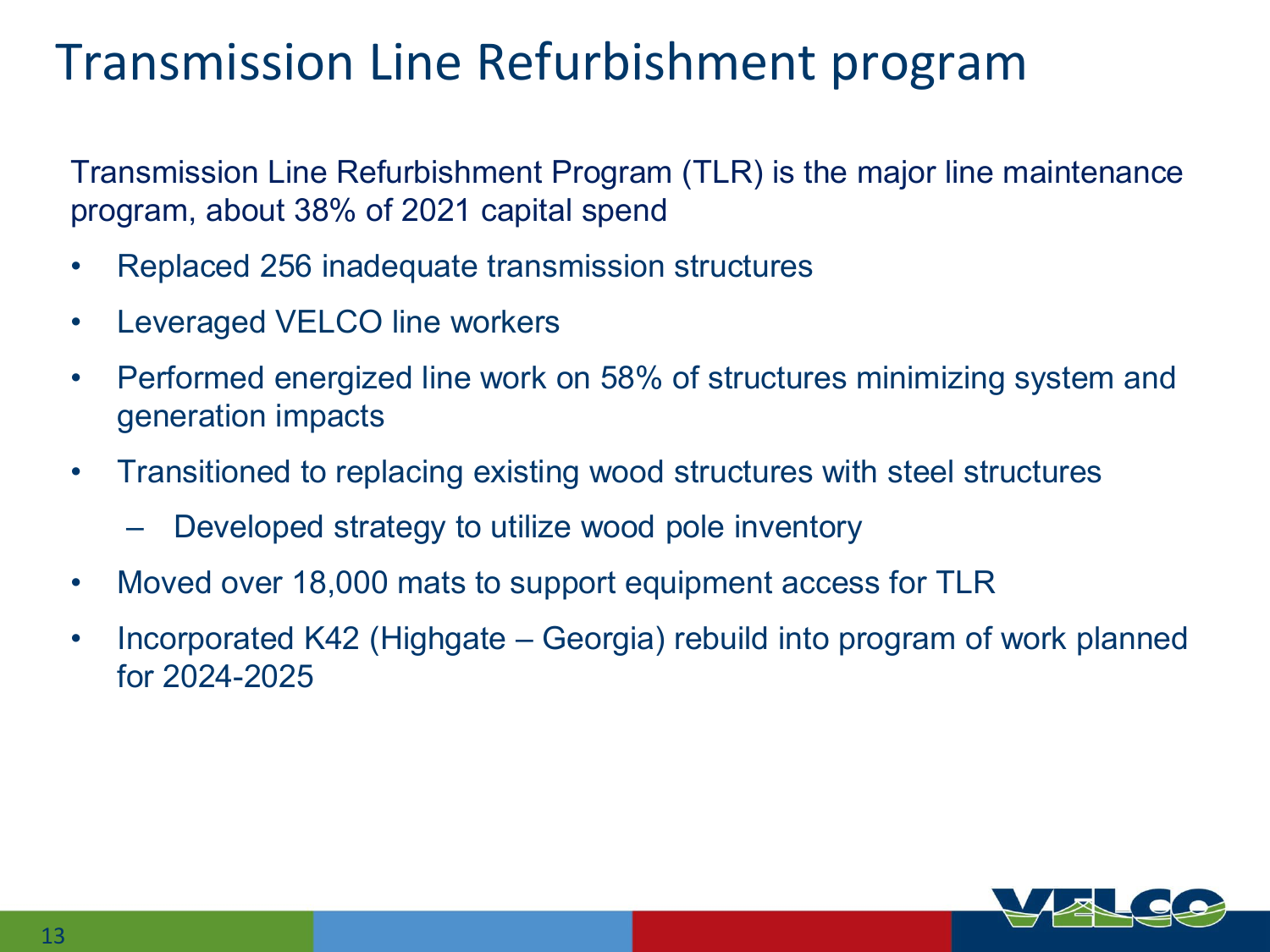## Age of structures as of Fall 2021



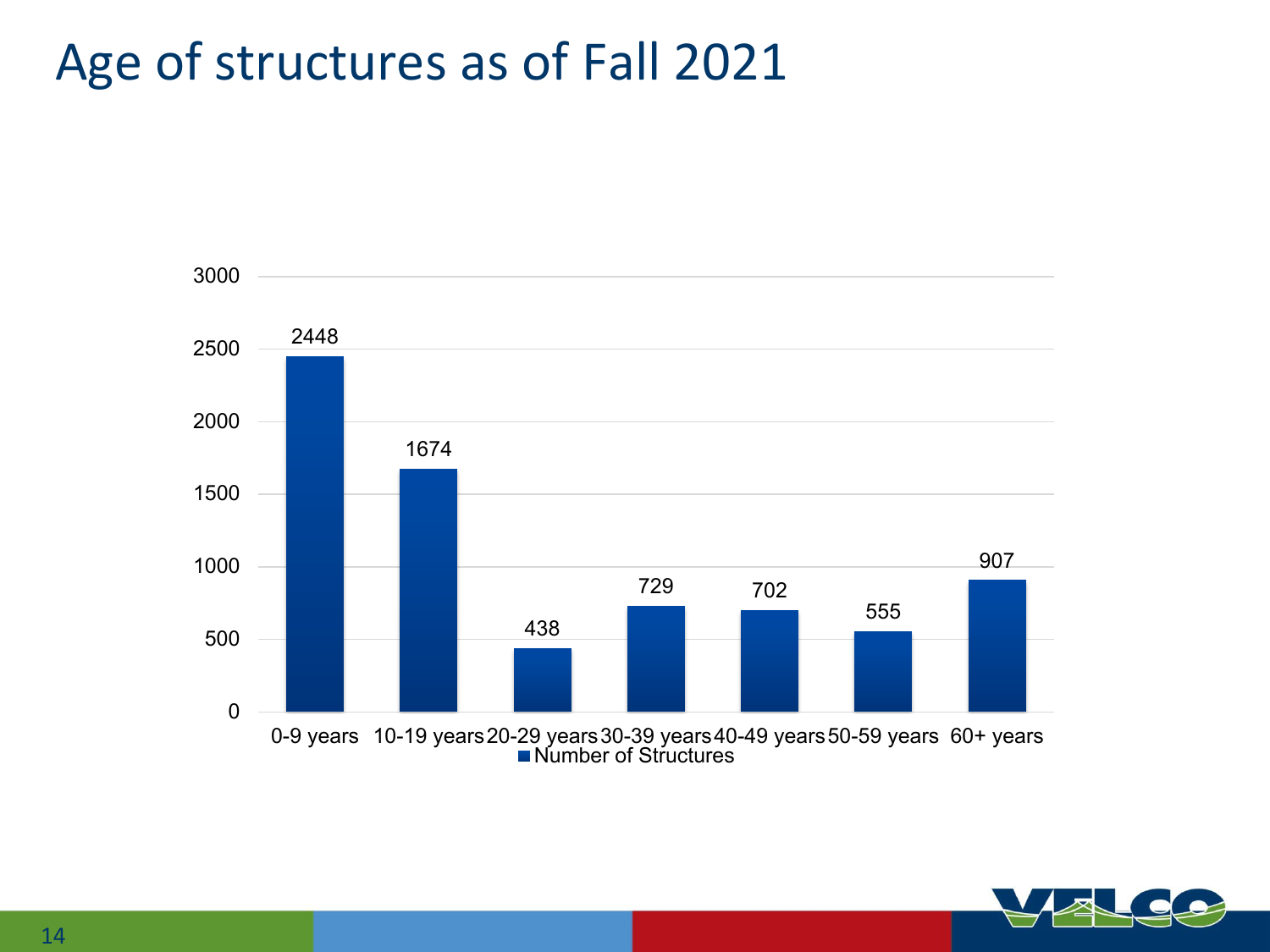### Other capital work

#### New Haven Operations Facility

- Significant construction completed
- Managed IT/Telecom design changes
- 24% of 2021 capital spend

#### Pinnacle Main Control Center renovation

• Renovation of control center is nearly complete, commissioning expected Q1 2022

#### K42 Line Replacement project

- Developed project to replace inadequate line
	- Allows for existing line to be energized while new line is construction
	- Proposing new larger conductor to reduce line losses and increase capacity
- Continuing to align regional and state support

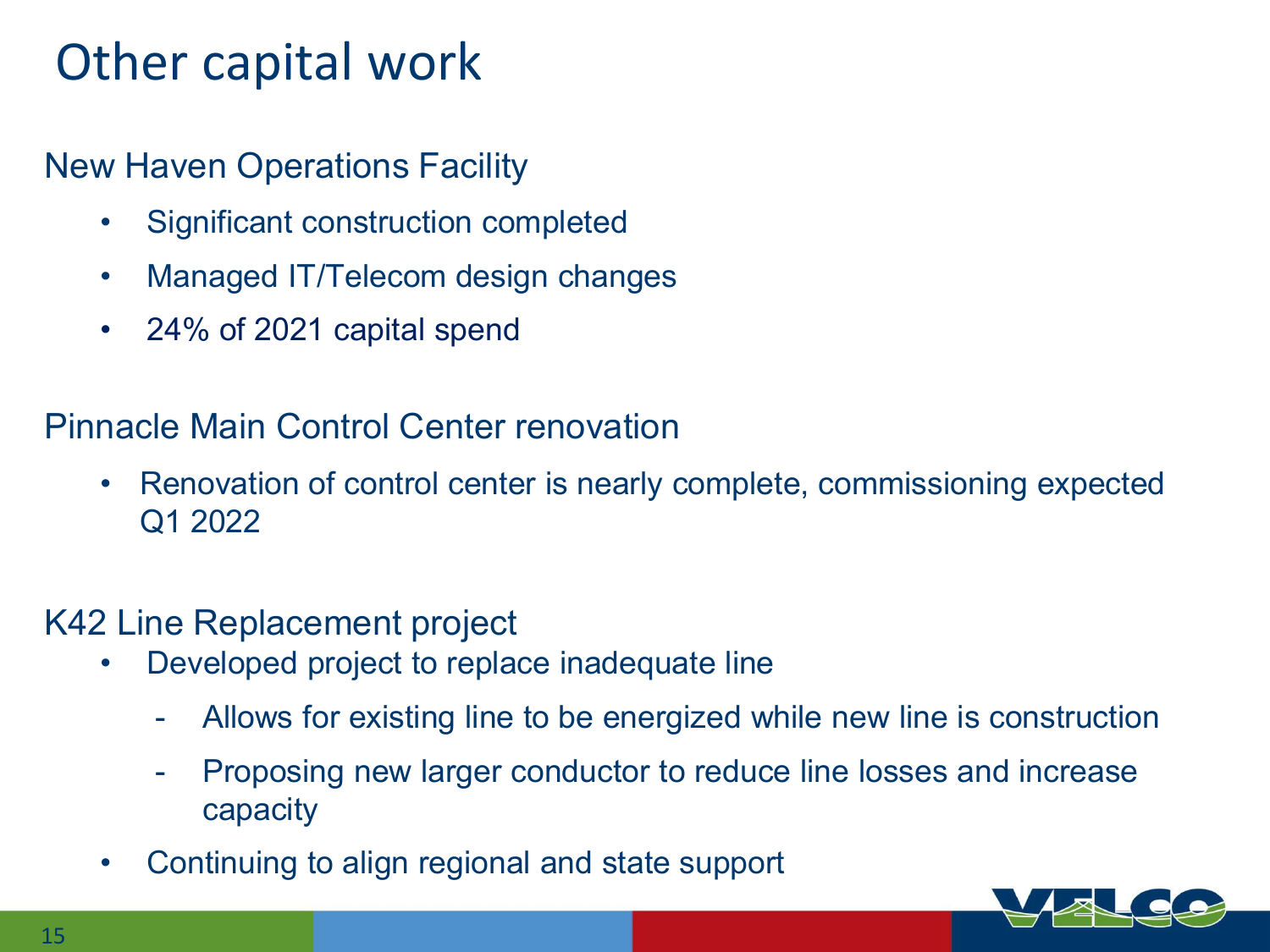# Engineering

#### People

• Welcomed Megyn Spafford, Associate Drafter Designer, John Olsen, Civil Engineer, and soon will welcome Aaron Needy, Electrical Engineer

- Replaced home-grown thermal rating program with database application
- Expanded substation analytics and PI visualization tools: Pilot circuit breaker monitoring, battery monitoring, transformer DGA/criticality indexing
- Multi-discipline asset management pilot: transformers
- SCAP design/commissioning: Sandbar, Irasburg, North Rutland, Florence
- Assessed GlobalFoundries transmission equipment condition
- Utilized computer modelling to identify galloping/ice jumping to correct K46/VEC double circuit single poles problem
- Continued efficient multi-pole common top section length, allowing standard two material mated with various lower lengths
- Improved PRC-027, FAC-008, CIP-012 program compliance
- Automated CIP automatic password changes at medium sites
- Refined schematic templates to streamline drawing development /maintenance

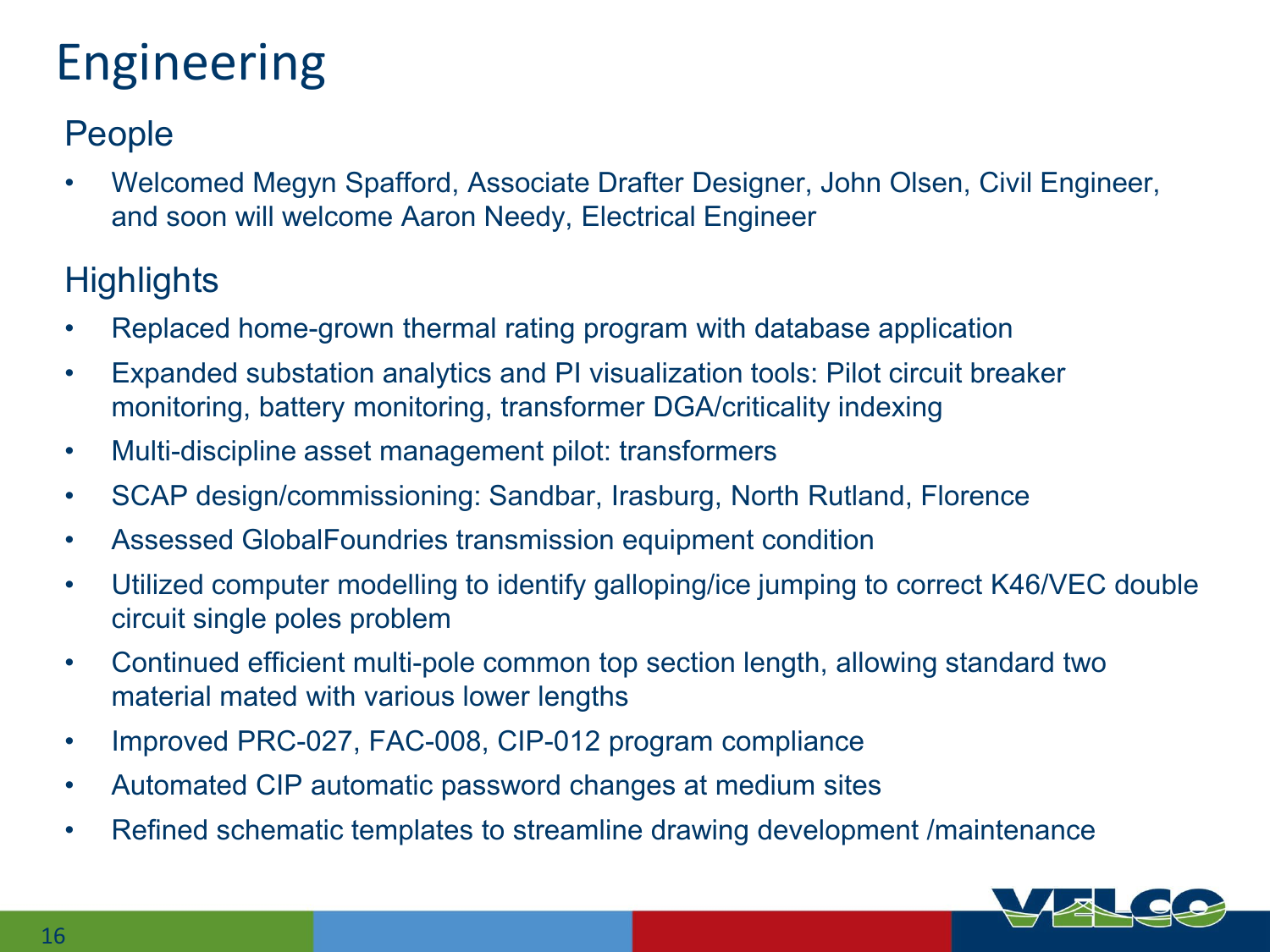# System planning

- Published 2021 Vermont Long-Range Transmission Plan
- Performed K42 loss study and presented K42 rebuild plan to ISO NE and Planning Advisory Committee (PAC)
- Advanced SHEI improvements
	- Reviewed ISO NE SHEI limit study
	- Helped GMP and Vestas develop and submit KCW model to ISO NE
	- Assisted with Sheffield AVR test, and recommended voltage schedule and operating approach for Lyndonville cap bank
- Commented on Department of Public Service draft Comprehensive Energy Plan
- Engaged in Vermont Climate Council work
- Performed study supporting use of SmartWires technology for Sandbar PST
- Presented multiple projects to ISO NE PAC
- Confirmed VT non-PTF is not BES, resulting in no need for VELCO TPL-001 assessments (time saving)
- Reviewed ISO NE ten-year needs studies
- Supported Operations with outage planning, ratings, and loading issues
- Presented at CIGRE US conference
- Supported PV generation projects by both our customer/owners, ISO, and developers
- Completed pre-application reports for two storage projects (20 MW)
- Commented on ISO NE Regional System Plan, Planning Technical Guide, and studies
- Improved time series power flow software developed by UVM for VELCO

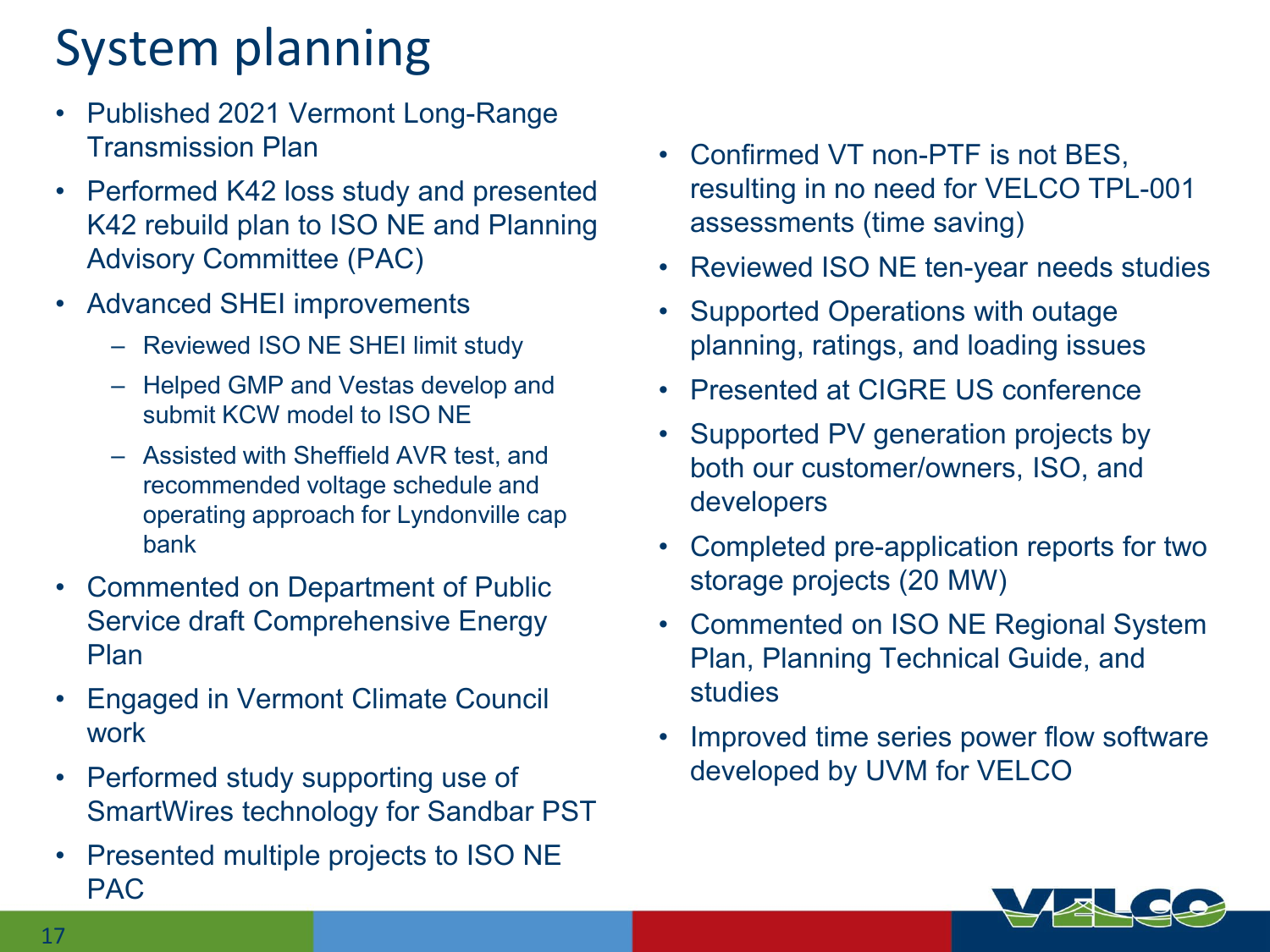## Summary

- Safety and health remain highest priority (1 lost time injury)
- Succession planning advanced in light of over 20% of VELCO's workforce retiring or leaving
- Refreshed approach to Compliance that will reduce risk and save money
- System performance was excellent considering major challenges of pandemic
- Reliability continues to be one of the best in the country despite PST failure
- PST failure was significant disruption to planned work and was handled extremely well with no material impacts to construction and maintenance work
- Team united to successfully execute expense and capital projects
- VELCO's asset plan to replace structures advancing smoothly and mat rental business is an additional benefit
- Innovation is everywhere:
	- Keeping budgets level
	- Reducing work
	- Improving designs
	- Strengthening strategies